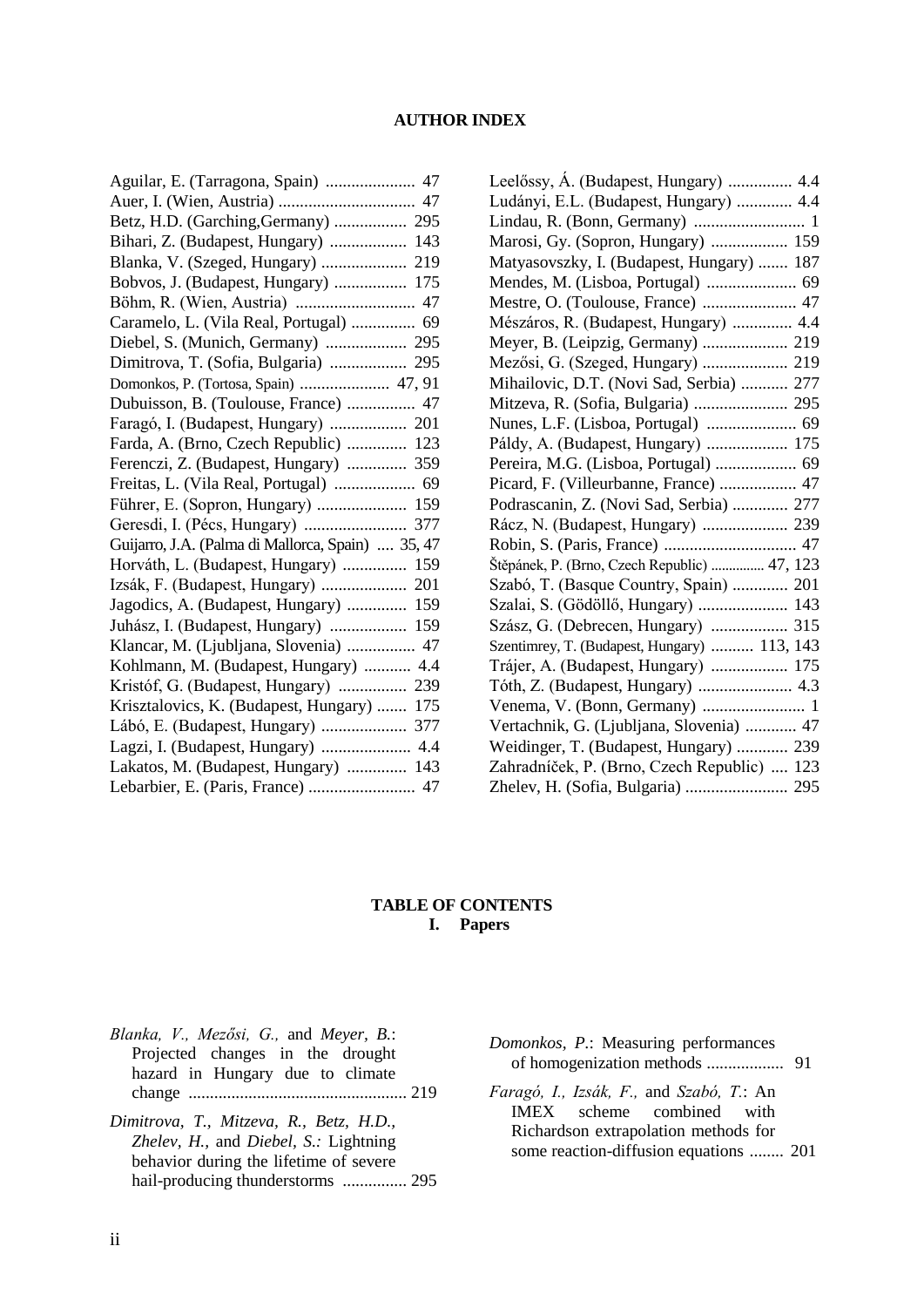- *Ferenczi, Z.*: Predictability analysis of the  $PM_{2.5}$  and  $PM_{10}$  concentration in Budapest ................................................ 359
- *Freitas, L., Pereira, M.G., Caramelo, L., Mendes, M., and Nunes, L.F.:*  Homogeneity of monthly air temperature in Portugal with HOMER and MASH .............................................. 69
- *Führer, E., Jagodics, A., Juhász, I., Marosi, Gy.,* and *Horváth, L.:*  Ecological and economical impacts of climate change on Hungarian forestry practice .................................................. 159
- *Guijarro, J. A.*: Climatological series shift test comparison on running windows ................................................ 35
- *Lábó, E.* and *Geresdi, I.:* Application of a Detailed Bin Scheme in Longwave Radiation Transfer Modeling ................ 377
- *Lakatos, M., Szentimrey, T., Bihari, Z.,*and *Szalai, S.*: Creation of a homogenized climate database for the Carpathian region by applying the MASH procedure and the preliminary analysis of the data ................................ 143
- *Leelőssy, Á., Ludányi, E.L., Kohlmann, M., Lagzi, I.,* and *Mészáros, R.,*: Comparison of two Lagrangian dispersion models: a case study for the chemical accident in Rouen, 21**–** 22 January 2013 .................................... 4.4
- *Lindau, R.* and *Venema, V.*: On the multiple breakpoint problem and the number of significant breaks in homogenization of climate records ................ 1
- *Matyasovszky, I.*: Estimating red noise spectra of climatological time series ..... 187
- *Mestre, O., Domonkos, P., Picard, F., Auer, I., Robin, S., Lebarbier, E., Böhm, R., Aguilar, E., Guijarro, J., Vertachnik, G., Klancar, M., Dubuisson, B.,* and *Štěpánek, P.*: HOMER: a homogenization software – methods and applications ................... 47
- *Podrascanin, Z.* and *Mihailovic, D.T.:*  Performance of the Asymmetric Convective Model Version 2, in the Unified EMEP Model ........................... 277
- *Rácz, N., Kristóf, G.,* and *Weidinger, T.:*  Evaluation and validation of a CFD solver adapted to atmospheric flows: Simulation of topography-induced waves .................................................... 239
- *Štěpánek, P., Zahradníček, P.,* and *Farda, A.*: Experiences with data quality control and homogenization of daily records of various meteorological elements in the Czech Republic in the period 1961–2010 .................................. 123
- *Szász, G.:* Agrometeorological research and its results in Hungary (1870– 2010) ..................................................... 315
- *Szentimrey, T.*: Theoretical questions of daily data homogenization .................... 113
- *Trájer, A., Bobvos, J., Krisztalovics, K.,*  and *Páldy, A.:* Regional differences between ambient temperature and incidence of Lyme disease in Hungary ............................................................... 175
- *Tóth, Z.:* High resolution solar spectrophotometry and narrow spectral range solar radiation measurements at the Hungarian Meteorological Service .. 4.3

#### **SUBJECT INDEX**

| A                    |     | agroclimatology | 315 |
|----------------------|-----|-----------------|-----|
|                      |     | agrometeorology | 315 |
| accidental release   | 435 | air quality     |     |
| agriculture, history | 315 | - forecast      | 359 |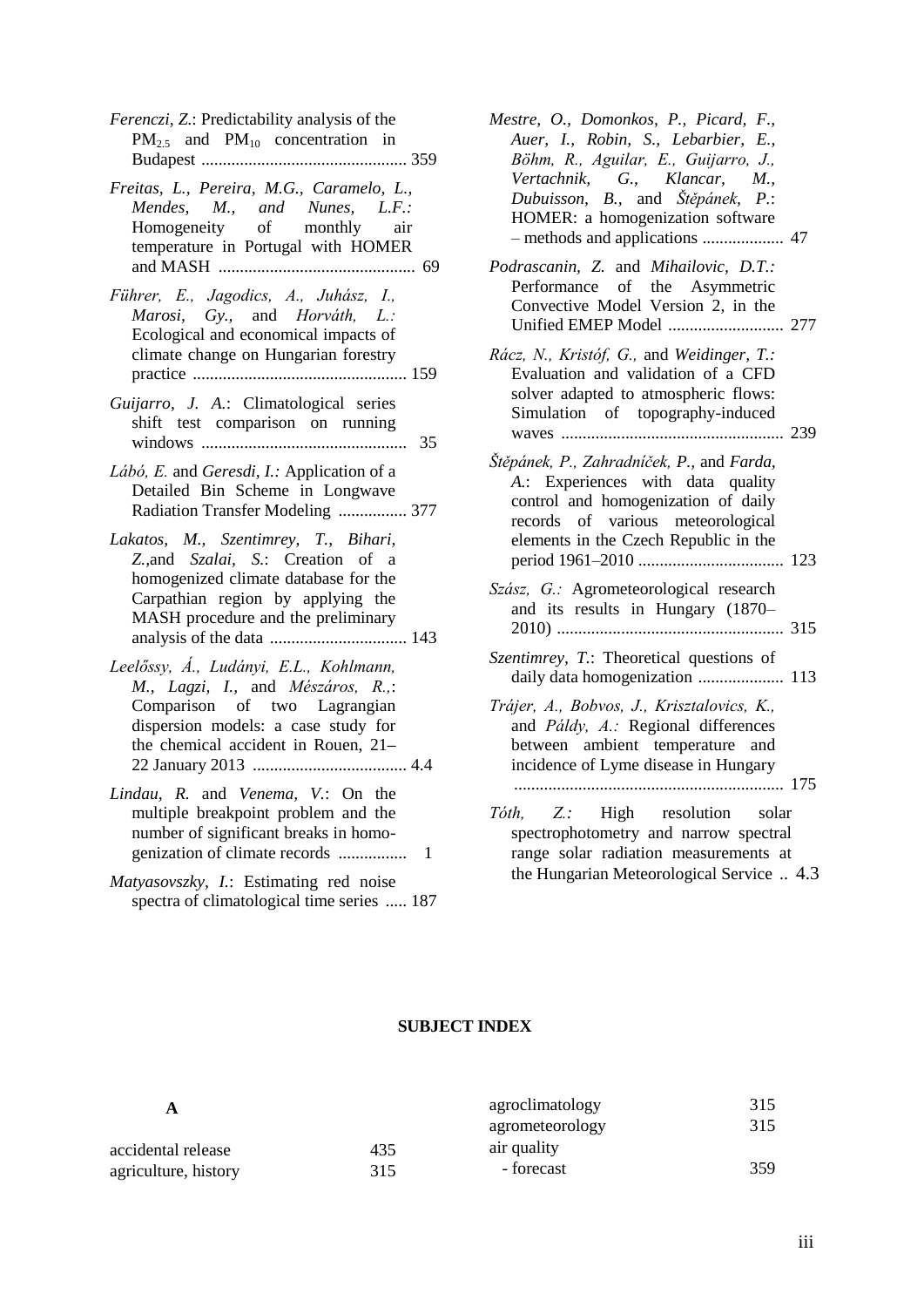| - of Budapest                 | 359      |
|-------------------------------|----------|
| - of Hungary                  | 359      |
| - monitoring                  | 359      |
| air pollution modeling        | 359, 435 |
| ALADIN regional climate model | 219      |
| atmospheric dispersion        | 359, 435 |
| Austria                       | 47       |
| autoregressive model          | 187      |

## **B**

| bin scheme            | 377 |
|-----------------------|-----|
| break point detection |     |
| <b>Bulgaria</b>       | 295 |
| bulk scheme           | 377 |

# **C**

| calibration                                     | 403               |
|-------------------------------------------------|-------------------|
| Carpathian Region Project                       | 143               |
| climate                                         |                   |
| - Carpathian Region Project                     | 143               |
| - change                                        | 159, 175, 219     |
| - extremes                                      | 113               |
| - indices                                       | 143               |
| - regional change                               | 219               |
| - series 1, 35, 47, 69, 91, 113, 123, 143, 159, |                   |
| 187                                             |                   |
| - stations                                      | 1                 |
| - variations                                    | 35                |
| climatological                                  |                   |
| - regional differences                          | 175               |
| - series inhomogeneity 1, 35, 47, 69, 91, 113,  |                   |
| 123, 143                                        |                   |
| - surface observations                          | 91, 113, 123, 143 |
| - upper air observations                        | 91                |
| climatology                                     | 315               |
| cloud microphysics                              | 377               |
| cloud-radiation interaction                     | 377               |
| comparison, shift tests                         | 35                |
| complex terrain                                 | 239               |
| computational fluid dynamics                    | 239               |
| convective mixing, non-local                    | 277               |
| cooling rate                                    | 377               |
| COST Action ES0601 - HOME1, 35, 47, 91,         |                   |
| 143                                             |                   |
| crop canopy                                     | 315               |
| <b>Czech Republic</b>                           | 123               |
|                                                 |                   |

## **D**

| data                  |          |
|-----------------------|----------|
| - quality control     | 123      |
| - processing          | 123      |
| daily data            |          |
| - processing          | 123      |
| - series              | 113      |
| diesase, vector-borne | 175      |
| diffusion equations   | 201, 359 |
| dispersion modeling   | 359, 435 |
| distribution          | 113      |
| drought               |          |
| - hazard              | 219      |
| - indices             | 219      |
| dynamic programing    |          |

### **E**

| <b>EMEP</b>                  |     |
|------------------------------|-----|
| - long-range transport model | 359 |
| - unified model              | 277 |
| emissions                    | 359 |
| environment, urban           | 359 |
| equation                     |     |
| - reaction-diffusion         | 201 |
| evaporation                  | 315 |
| extrapolation, Richardson    | 201 |

## **F**

| fertility                       | 315 |
|---------------------------------|-----|
| finite difference approximation | 201 |
| flash rate                      | 295 |
| forest                          |     |
| - annual revenues               | 159 |
| - ecosystem                     | 159 |
| - yield classes                 | 159 |
| fluid dynamics                  | 239 |
| fuel cell                       | 201 |
|                                 |     |

## **G**

| Germany       | 1, 219, 295 |
|---------------|-------------|
| gravity waves | 239         |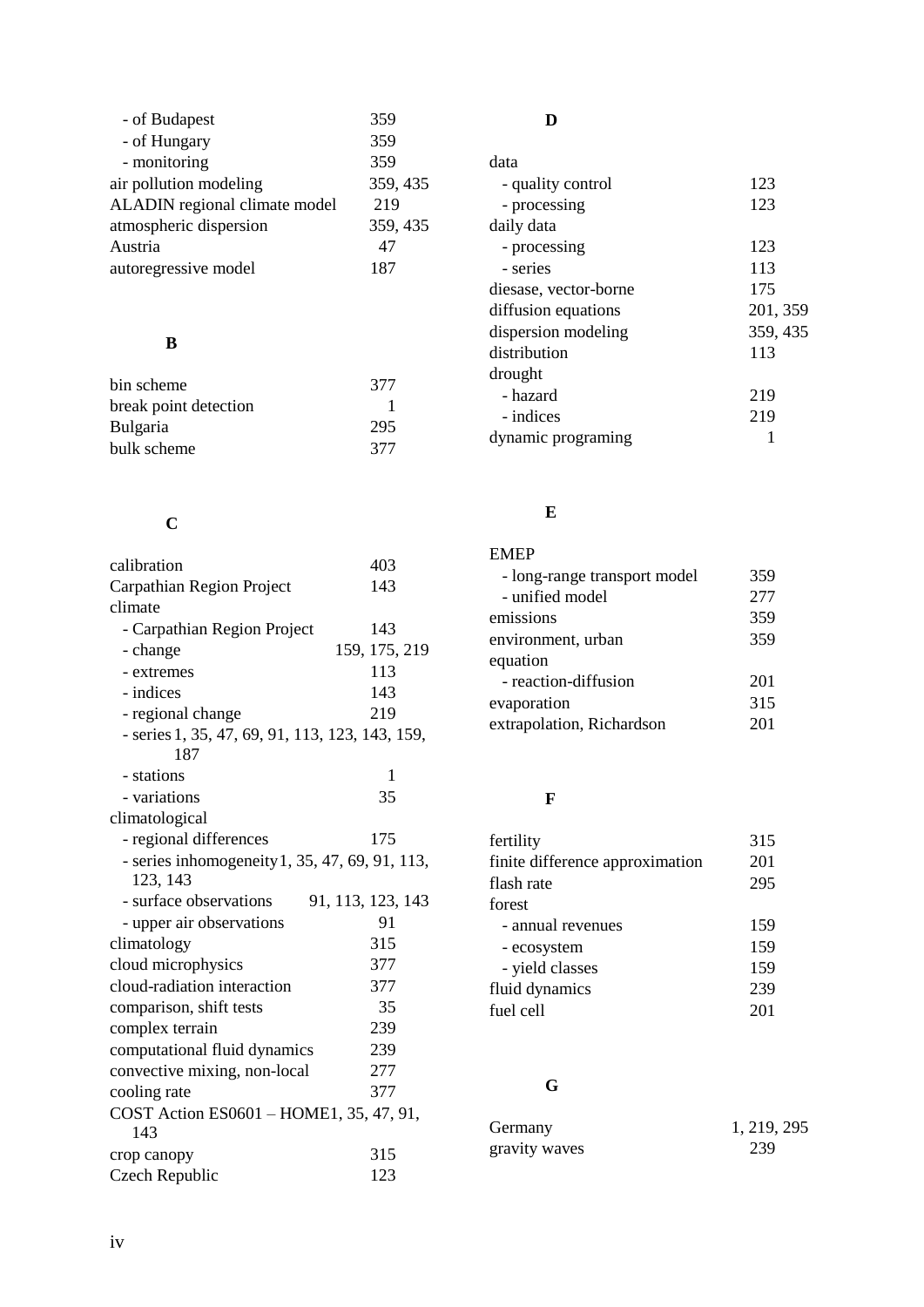## **H**

| hail                                          | 295      |
|-----------------------------------------------|----------|
| hazard                                        |          |
| - drought                                     | 219, 315 |
| - environmental                               | 219      |
| higher order moments                          | 113      |
| history of Hungarian agrometeorology          | 315      |
| <b>HOMER</b> homogenization software          | 47.69    |
| 1, 35, 47, 69, 91, 143<br>homogenization      |          |
| homogenization methods $47, 69, 91, 113, 143$ |          |
| homogenized climate database                  | 143      |
| Hungary 113, 143, 159, 175, 187, 201, 219,    |          |
| 239, 315, 435, 377, 403                       |          |

## **I**

| $IMEX$ – implicit-explicit method                       | 201 |
|---------------------------------------------------------|-----|
| indice                                                  |     |
| - climate                                               | 143 |
| - hazard                                                | 219 |
| industrial accident                                     | 435 |
| inhomogeneity                                           |     |
| - in climate series 1, 35, 47, 69, 91, 113, 123         |     |
|                                                         |     |
| - in monthly mean temperature series                    | 69  |
| - statistical correction 1, 35, 47, 69, 91, 113,<br>123 |     |
| indicator species                                       | 175 |
| interaction between cloud and radiation                 | 377 |
| isotonic regression                                     | 187 |

### **J**

| joint segmentation | 47 |
|--------------------|----|
|                    |    |

## **K**

| kinetic energy, turbulent | 277 |
|---------------------------|-----|
|---------------------------|-----|

### **L**

| Lagrangian dispersion model | 435 |
|-----------------------------|-----|
| lightning                   |     |
| - density                   | 295 |

| - total                     | 295 |
|-----------------------------|-----|
| longwave radiation transfer | 377 |
| Lyme borreliosis            | 175 |

## **M**

| MASH homogenization method          | 47, 69, 113   |
|-------------------------------------|---------------|
| mathematical formulation            | 113           |
| measurements                        |               |
| - air pollution                     | 359           |
| - climate datasets                  | 1, 47, 69, 91 |
| - radiation                         | 403           |
| - technics                          | 403           |
| meteorological parameters           | 359           |
| method                              |               |
| - implicit-explicit                 | 201           |
| microphysics of clouds              | 377           |
| mixing                              |               |
| - non-local convective              | 277           |
| - vertical turbulent                | 277           |
| model                               |               |
| - air quality forecast              | 359           |
| - ALADIN regional climate           | 219           |
| - autoregressive                    | 187           |
| - CFD (compuational fluid dynamics) | 239           |
| - chemical                          | 277, 359      |
| - dynamic programing                | 1             |
| - dispersion                        | 435           |
| - EMEP long-range transport         | 359           |
| - EMEP unified                      | 277           |
| - emission modul                    | 359           |
| - HYSPLIT Lagrangian dispersion     | 435           |
| - PyTREX continental trajectory     | 435           |
| - REMO regional climate             | 219           |
| - RRTM RW radiation transfer        | 377           |
| - validation                        | 239           |
| monitoring network                  | 359           |
| multiple break point detection      | 1             |
| multiplicity                        | 295           |

## **N**

| non-local convective mixing | 277 |  |
|-----------------------------|-----|--|
| numerical                   |     |  |
| - solution                  | 201 |  |
| - weather prediction        | 239 |  |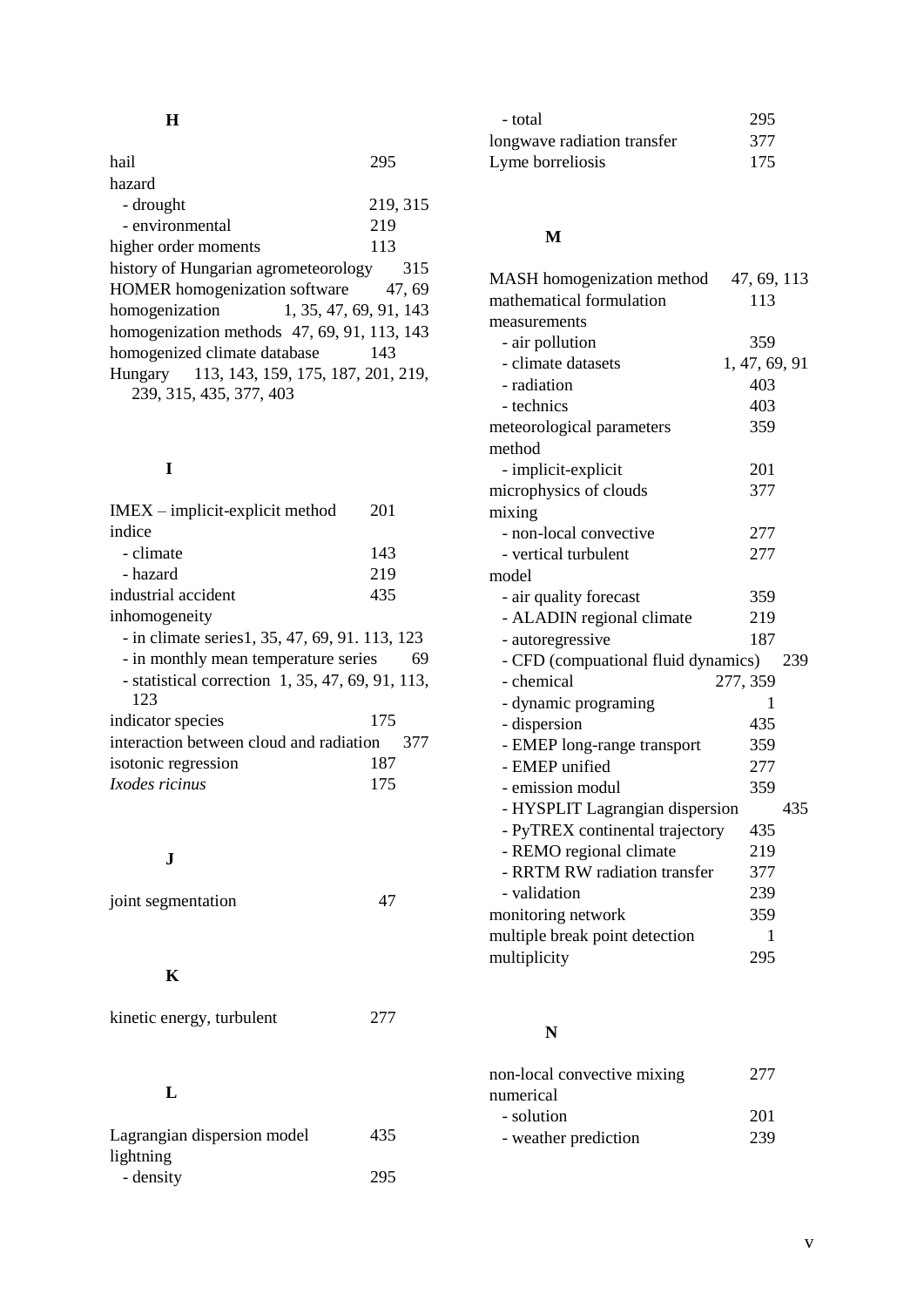| observations         |               |
|----------------------|---------------|
| - surface climatic   | 1, 47, 69, 91 |
| - upper air climatic | 91            |
| optical depth        | 403           |
| optimal segmentation | 47            |
| ozone                |               |
| - total              | 403           |
| - tropospheric       | 359           |

### **P**

| parameters, meteorological     | 359, 435          |
|--------------------------------|-------------------|
| particulate matter             | 359               |
| PEM – proton exchange membrane | 201               |
| penalty term                   | 1                 |
| Portugal                       | 69                |
| precipitation                  |                   |
| - series                       | 47, 113, 123, 159 |
| prediction, numerical weather  | 239               |
| production                     |                   |
| - actual                       | 315               |
| - capacity                     | 159               |
| - potential                    | 315               |
| productivity                   | 315               |
| programing, multiple           | 1                 |
| PyTREX trajectory model        | 435               |
|                                |                   |

## **R**

| radar reflectivity            | 295 |
|-------------------------------|-----|
| radiation                     |     |
| - longwave                    | 377 |
| - modeling                    | 377 |
| - solar                       | 403 |
| - UV                          | 403 |
| reaction-diffusion equations  | 201 |
| red noise spectra             | 187 |
| reflectivity, radar           | 295 |
| regional climate change       | 219 |
| regional climatic differences | 175 |
| regression                    |     |
| - isotonic                    | 187 |
| - robust                      | 187 |
| REMO regional climate model   | 219 |
| Richardson extrapolation      | 201 |
| robust regression             | 187 |

# **S**

| search algorithm                          | 1   |     |
|-------------------------------------------|-----|-----|
| segmentation                              |     |     |
| - joint                                   | 47  |     |
| - optimal                                 | 47  |     |
| Serbia                                    | 277 |     |
| shift tests comparison                    | 35  |     |
| solar radiation                           | 403 |     |
| Spain                                     | 35  |     |
| species                                   |     |     |
| - indicator                               | 175 |     |
| - tree                                    | 159 |     |
| spectra                                   | 187 |     |
| spectrophotometry                         | 403 |     |
| statistical correction of inhomogeneities |     | 123 |
| stop criterion for search algorithms      | 1   |     |
| surface climatic observations             | 91  |     |
|                                           |     |     |

### **T**

| temperature                 |                    |
|-----------------------------|--------------------|
| - daily data series         | 113, 159           |
| - Portugal monthly mean     | 69                 |
| - series homogenization     | 47, 69, 91         |
| - urban series (UBRIS)      | 47                 |
| terrain, complex            | 239                |
| time series, climatological | 1, 35, 47, 69, 91, |
| 113, 123, 143, 159, 187     |                    |
| total lightning             | 295                |
| tree species                | 159                |
| trend bias                  | 47                 |
| turbulent                   |                    |
| - kinetic energy            | 277                |
| - vertical mixing           | 27                 |

### **U**

| upper air climatic observations<br>urban | 91  |
|------------------------------------------|-----|
| - environment                            | 359 |
| - trend bias                             | 47  |
| UV radiation                             | 403 |